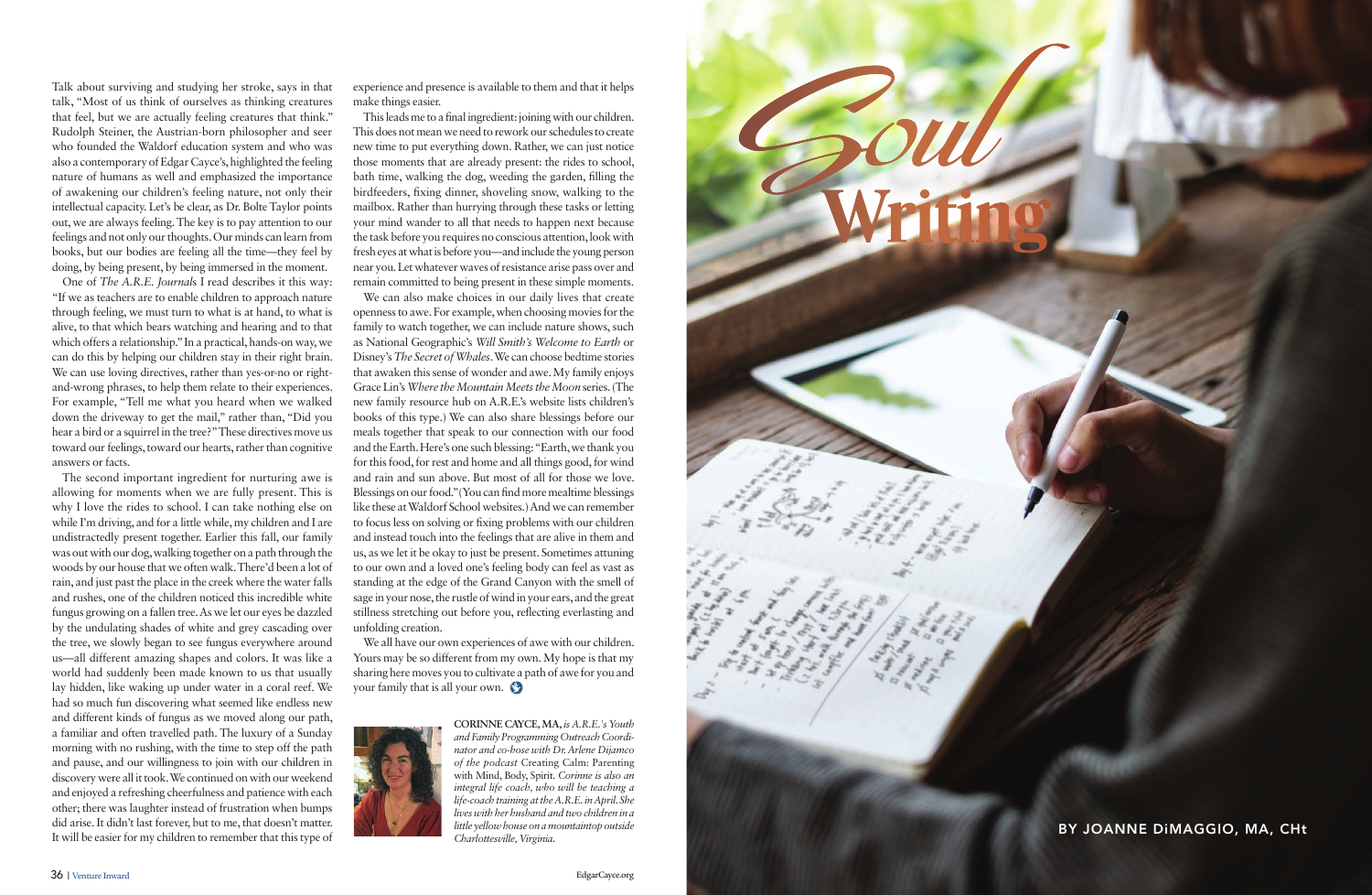

LOSE YOUR EYES AND RECALL THE<br>
last time you watched a telethon. What did<br>
you see? Chances are there were rows of<br>
tables with people sitting behind them, wait-<br>
ing for their phone to light up so they could<br>
assist calle last time you watched a telethon. What did you see? Chances are there were rows of tables with people sitting behind them, waiting for their phone to light up so they could the ethers, with highly evolved spiritual beings waiting for a call from *you*. That is what Soul Writing is all about. It is one aspect of divine guidance that is always at our fingertips.

Whenever I talk about Soul Writing, I like to start with the story of how our souls come to Earth to begin a new incarnation. Like children eager to start their first day at school, we fill our backpacks with the tools we'll need and get ready to board the school bus. But before we go, a radiant spirit approaches and says: "I know you can't wait to start your new life, but here is something that will help you when you have questions no one can answer. You can use it any time you want to. Someone will always be here to answer." We are then handed a card that has two simple words on it: Soul Writing. We tuck it into one of the pockets in our backpacks and make our way to the school we call Earth.

Years pass and we forget all about it. But in time, we run into one of life's many challenges. We seek guidance from our parents, friends, colleagues, maybe our minister or a therapist, and while they are helpful to a certain extent, we yearn for guidance on a much deeper level. Then it dawns on us. We were promised that guidance would be available to us at all times through Soul Writing. We use it, and when we do, our questions are answered and our life changes.

Referred to by Edgar Cayce as "inspirational writing," what I have come to call Soul Writing™ is a written form of meditation. If you think of prayer as you talking to God and meditation as God talking to you, Soul Writing is you taking notes. It is writing in an altered state of consciousness that enables you to receive answers to life's challenging questions—questions like the following:

- What can I do to heal relationship issues with my family, friends, or colleagues?
- What can I do to overcome my lack of self-confidence or self-esteem?
- What career direction would be for my highest and best?
- How can I work toward forgiveness?
- How do I break free from feeling as though I'm being held back?
- How do I facilitate healing the illness I'm dealing with?
- What is the source of my weight issue and what can I do to change it?

The list of questions and concerns we face throughout our lives are many, and so are the ways you can apply Soul Writing to answer them.

# **Psychoanalysis and Healing**

I see different forms of what I call Soul Writing growing exponentially in psychoanalysis and healing. I'm not surprised. Writing, like talking, has a cathartic quality. It is a safe way to explore highly personal issues, and it leads to deeper levels of insight than we achieve in our everyday state of mind. Soul Writing enables us to shift our perspective, and that, in and of itself, can be a powerful means for healing.

From studies and articles published by *The Lancet, Scientific American, PubMed*, and the American Psychological Association, to books written by leading researchers such as James Pennebaker, to workshops at hospitals across the country, writing for healing has made its way into mainstream medicine. At the Emily Couric Clinical Cancer Center at the University of Virginia Medical Center, I've seen flyers for classes on the healing power of journaling, and a professor at Virginia Commonwealth University has told me she credits Soul Writing with helping her heal from breast cancer. Soul Writing has been such a valuable tool in her life that she now hopes to teach it to her social work students to use and to share with their future clients.

I know from personal experience how Soul Writing can help when faced with difficult life choices. When I received a serious health diagnosis in 2018, I leaned heavily on my Soul Writing practice to navigate through my healing journey. And when COVID hit, I used Soul Writing to help me understand this global crisis. In my dialogue with Spirit, I was reminded to focus on my ideal, which is "to empower and inspire through the written word," and to do as Cayce taught, which is to measure everything I do against that ideal. I was able to release aspects of my life that no longer supported my ideal, and I doubt I would have taken those steps had it not been for the counsel I received in Soul Writing.

# **Guidance on Specific Topics**

I believe that if ever there was a cosmic encyclopedia with a divine definition of terms and how they specifically apply to each of our lives, it could be found in Soul Writing. Ask about anything and you'll likely get an answer different from what you would receive in your everyday mind state.

I once asked about synchronicity and received this response:

*There are no accidents, no coincidences. Everything is happening as planned, but only because one is wise in seeing opportunities for what they are and then following one's intuitive sense about manifesting them at the proper hour. Do not rush the process. In your caution—and most of all, your trust—you work cooperatively with the Universe and so it unfolds as planned . . . Your pattern is one of accidental discovery. You always "stumble" onto something when you are least thinking of it. It just "happens." In truth, you did all the preliminary work yourself. When you reach a certain point, help from our side becomes manifest, and suddenly something "unfolds" before your very eyes. It seems like an accident to you, but it is not an accident at all. After all, there are no accidents, no coincidences. These "accidental discoveries" are always monumental, and they are always to help others, to benefit large numbers of people, not just a handful.*

# **Explore Metaphysical Questions**

Soul Writing is a wonderful way to explore a philosophical or existential question you may have. I once asked about the difference between universal laws and the Ten Commandments, and what struck me in my first exchange with spirit on this topic was this sentence: "No universal law begins with Thou Shalt Not." I knew that in my ordinary mind state, I never would have thought of this. I knew I was working with divine energies.

### **Various Art Forms**

Early on when I was researching Soul Writing, one of the most fascinating things I discovered had to do with the writing process itself. I learned that this way of writing has been used over the centuries by a host of famous writers, composers, actors, and artists. They learned—whether by accident or intentionally—to access an unseen dimension by entering an altered state of consciousness in trance, meditation, or dreams, which became an endless fount from which their creative genius flowed. While in this altered state, the quality of their work reached new heights, vastly different from what they could achieve in their ordinary state.

English poet Percy Shelley spoke of this when he wrote: "One after another the greatest writers, poets, and artists confirm the fact that their work comes to them from beyond the threshold of consciousness." Consider Madame Blavatsky, the founder of the Theosophy Society, who channeled *The Secret Doctrine*, or author Ruth Montgomery, who said that all of her later books were created through guided writing. Even Jess Stearn, in writing *Edgar Cayce: The Sleeping Prophet,*  said he was informed that Cayce himself would be available if needed. Stearn decided he did need some help and said it was as if Cayce walked in and wrote the book for him. And then there was Dr. Helen Schucman, who heard an inner voice say to her: "This is a course in miracles. Please take notes." Describing the writing process, she said, "That was my introduction to the Voice. It made no sound, but seemed to be giving me a kind of rapid inner dictation." That phrase, "a rapid inner dictation," is an apt description of how it can feel to do Soul Writing.

#### **Writing for Soul's Growth**

While Soul Writing can be used in numerous ways, the end result is always the same—it is a powerful tool of transformation for our soul's growth. If you are someone who constantly asks *why*, Soul Writing can illuminate the way from *why* to *Oh, I see!* It can provide the *aha!* moments that come